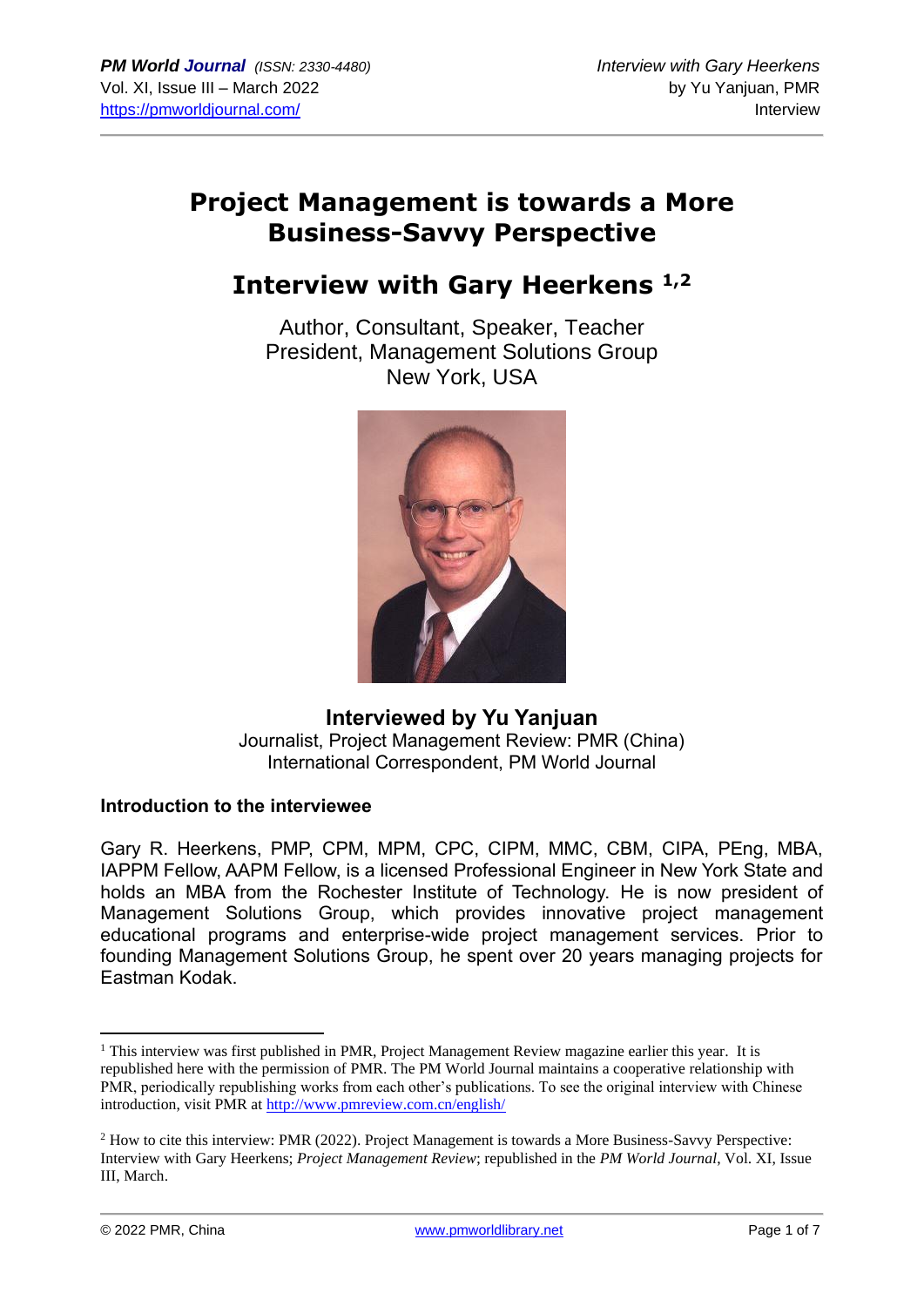Gary R. Heerkens is a long-standing provider for Project Management Institute's (PMI) SeminarsWorld program, and was project management training provider for the Purchasing Management Association of Canada. He is a frequent speaker and training provider at international PM conferences and PMI chapters. He's been invited to speak at 16 PMI Global Congresses, as was an "encore presenter" at the 2007 and 2008 Global Congresses. In 2015, he was invited to be the speaker representing the United States at the IPMA World Congress. He was one of just six people who were selected by PMI to develop a self-study PMBOK-based educational program.

Gary R. Heerkens was a contributing editor of *PM Network* magazine from 2009-2015, writing a quarterly column on "The Business of Projects". He has contributed articles to many popular project management newsletters and published many papers on a variety of project management topics. He authored the *Project Management* book in McGraw-Hill's Briefcase Books Series; the second edition was published in 2013 and remains a leading seller today. His popular book *The Business-Savvy Project Manager* was published in 2007.

He's a member of several professional societies—PMI, IPMA (International Project Management Association), IAPPM (International Association of Program and Project Management), AAPM (American Academy of Project Management), and APBM (Association for Professionals in Business Management)—from which he holds several certifications, and has been honored as a Fellow of IAPPM and AAPM. In 2012, Solutions Network of Canada named him one of the 25 best project managers in North America. He served three terms as president of the PMI Rochester (NY) Chapter, from 1998 to 2001, and from 2005-2006.

# **Interview**

# **Part I Core Business Functions of Projects**

#### **Q1.** Why did you think of writing the book *The Business-Savvy Project Manager*?

**Gary R. Heerkens (Heerkens)**: During my career as a project manager at Eastman Kodak Company, I was exposed to and participated in the financial aspects of the projects, such as project profitability. When I left to start my own training and consulting firm around 20 years ago, I was surprised to discover how isolated I had been at Kodak. Most project managers I encountered knew little or nothing about the financial and business aspects of the projects they managed. I saw that as a problem for individual project managers as well as for the image of the project management profession.

**Q2.** Project management has a business function. Would you please explain it?

**Heerkens**: There are actually two core business functions that projects fulfill. First, to satisfy the strategic and operational goals that organizational managers have laid out. Within this context, it is equally important to recognize that most projects are financial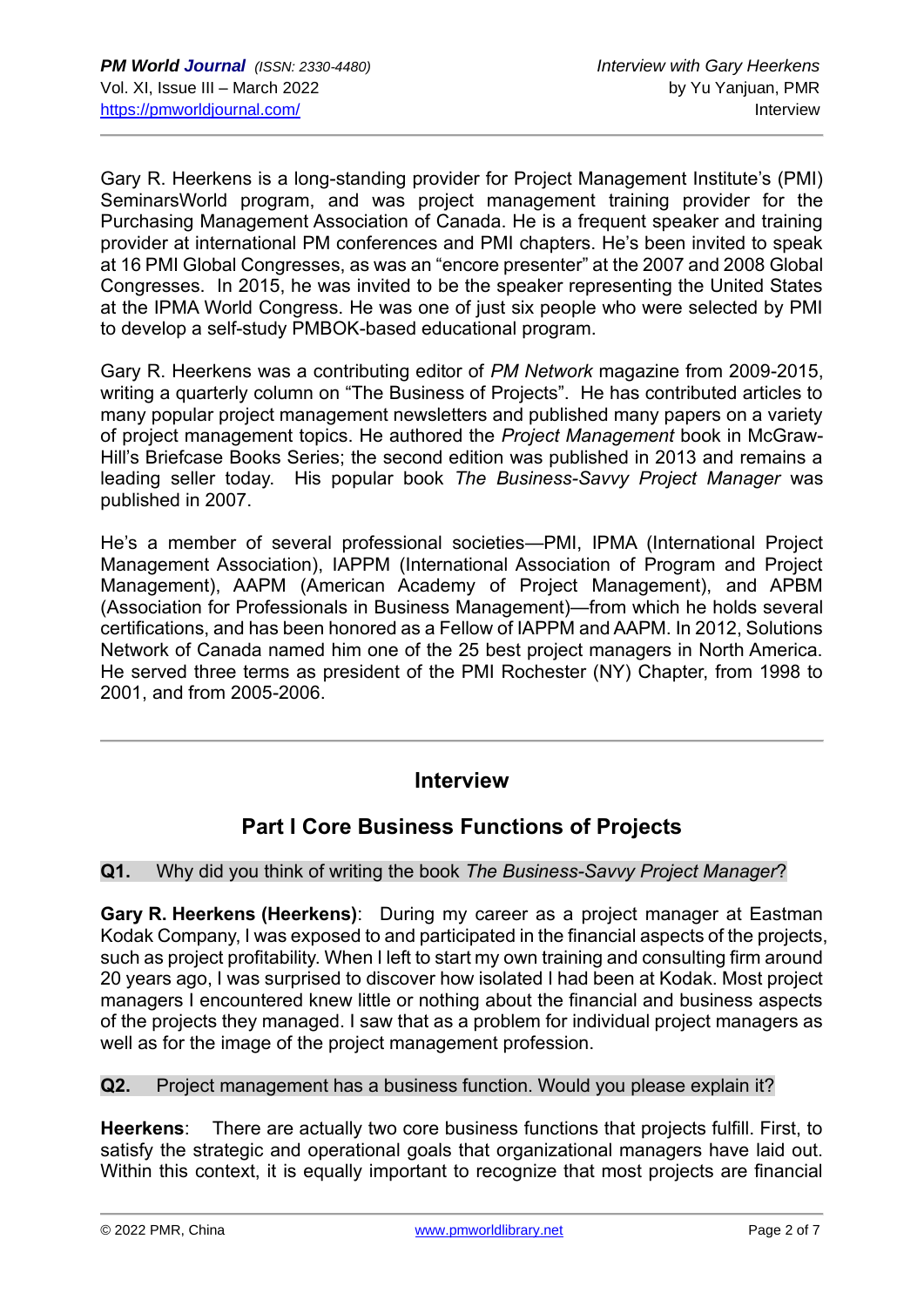investments, and should therefore generate a positive cash flow. These two business functions are very simple, yet together they are quite profound.

And sadly, these functions are missing within the project landscape of many firms. I used to wonder why, and I have developed a theory. Although it seems to make perfect sense to treat projects as discrete investment opportunities, that's not what many of today's senior managers grew up with. Instead, they were accustomed to the grind of brainstorming project ideas, listing them out, then fighting amongst themselves to get their favorites on the list. This annual ritual was practiced year after year and after a while, it just seemed natural to think of the whole project thing as an operational function, not a business function. So, proper, business-based project analysis took quite a while to begin spreading.

**Q3.** Your book *The Business-Savvy Project Manager* was published in 2007. As you know, the world has been changing since 2007. If there's a chance to publish sequent editions, what improvements or changes do you want to make?

**Heerkens:** Actually, I don't believe that my book is as far out of touch as you might think, given the 2007 publishing date. That's because there was only a handful of us who were very strongly promoting the need (and value) for business-savvy project managers. Sometimes, we may be dismissed or ignored; sometimes we may be admonished for holding that view. But the times have finally caught up, and now the concept of a business-savvy project manager is rapidly gaining momentum. And I couldn't be happier. I knew this day would come.

As far as improvements or changes are concerned, I'd make a lot of small changes and at least a couple of larger changes. For example, I'd move the calculation engine from an HP financial calculator to the use of an Excel-type spreadsheet application, and would demonstrate various techniques. And I'd describe the connection between the Agile world and the project business-savvy world.

## **Part II Top Qualities of Business-savvy Project Managers**

#### **Q4.** What are the top qualities of a business-savvy project manager?

**Heerkens**: Oh, there are actually quite a few top qualities. Here are some:

A business-savvy project manager makes a point of understanding how their projects satisfy organizational strategy and how they generate project cash flows, as described above. These kinds of insights can and should have a significant impact on the decisionmaking framework of that project manager.

In addition, they should seek to understand exactly how other functional areas within their company perform their roles; this enables the project manager to fully leverage the abilities of everyone who is on their cross-functional core team.

A business-savvy project manager has a keen understanding of what their senior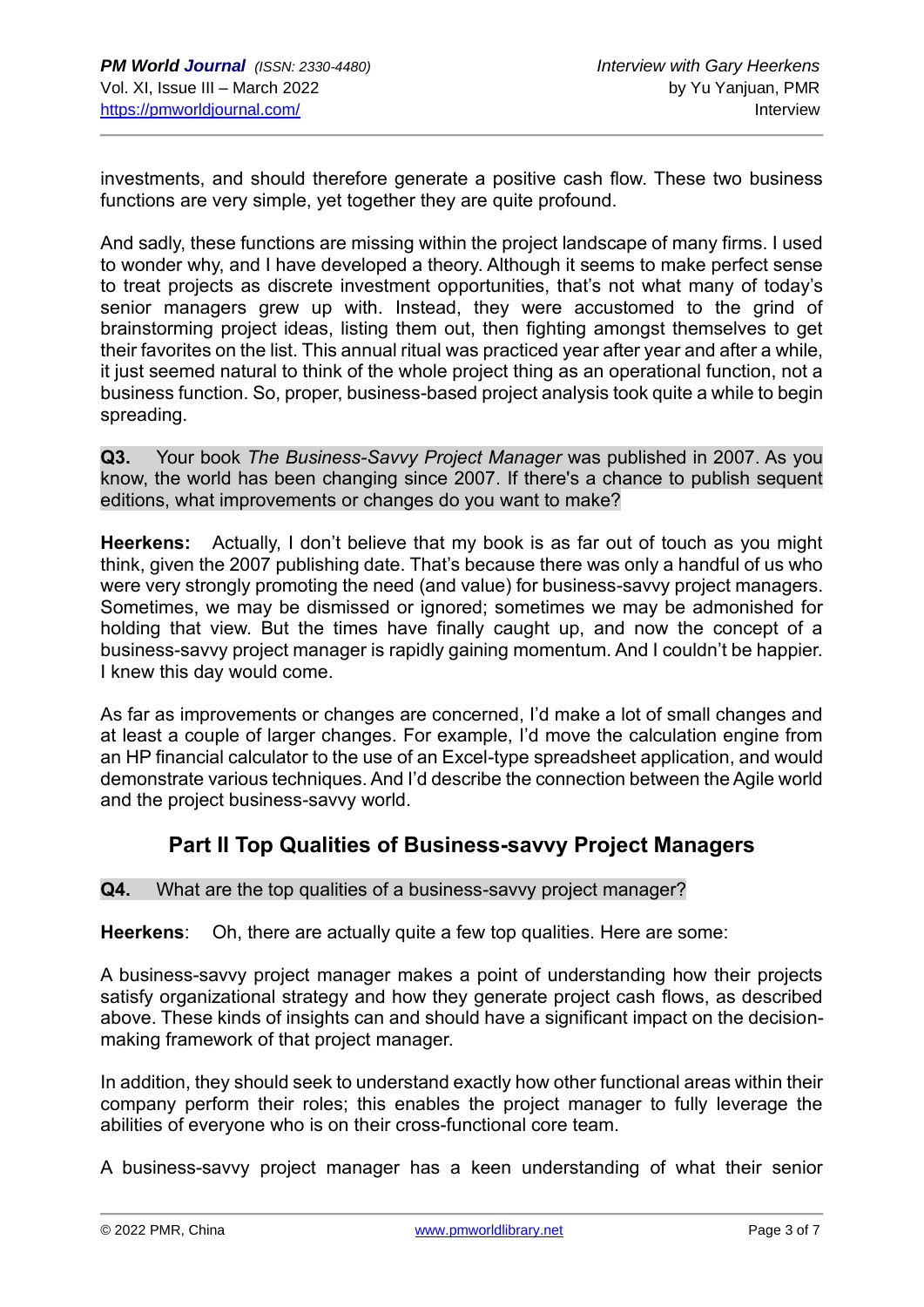management wants and needs from the projects they sponsor. The best PMs learn to anticipate what their management wants and needs.

## **Part III Definition of Project Success in a Business-savvy World**

**Q5.** As the landscape of project management is changing, how do you define "project success"?

**Heerkens:** There are several "dimensions" to project success. The shifting of the project management landscape toward a more business-savvy perspective is all about ensuring that we focus on the right things. Here are examples:

Until now, almost the sole focus of everyone has been on delivering the project "on time" and "under budget". In and of itself, that's OK. The problem is that everyone has anticipated that if they meet cost and schedule targets, everything else would fall into place. Sadly, countless poor decisions have been made to satisfy cost and schedule targets. To define project success in a business-savvy world, we need to focus on what's really important: maximizing the strategic impact and the financial return on the money invested in the project.

Until now, PMs have been directed to meet a prescribed set of technical and/or functional specifications and requirements, but in many cases, without even being told what the client's true need is. They are told to EXECUTE a prescribed set of marching orders, not to RESOLVE a problem. Similar to my previous point, a project manager who is not equipped with an understanding of their customer's true need has little or no chance of making the best possible project decisions.

## **Part** Ⅳ **Benefits of Portfolio Management**

**Q6.** In your opinion, what are the benefits of portfolio management for us to move in the direction of business?

**Heerkens:** A well-designed and properly executed project portfolio management system provides several positive business benefits. Here are a few:

- 1) Ensuring a direct linkage between corporate strategy and the identification of projects;
- 2) Clearly articulating the business value of each project;
- 3) Defining the relative attractiveness (priority) of each project;
- 4) Facilitating a balanced approach to project investments.

**Q7.** In your book, you mentioned portfolio management is a three-phase process. To be brief, what are the three phases respectively?

**Heerkens:** Yes, there are three very broad phases that help to create a series of linkages to span the gap between strategic goals and individual project selection.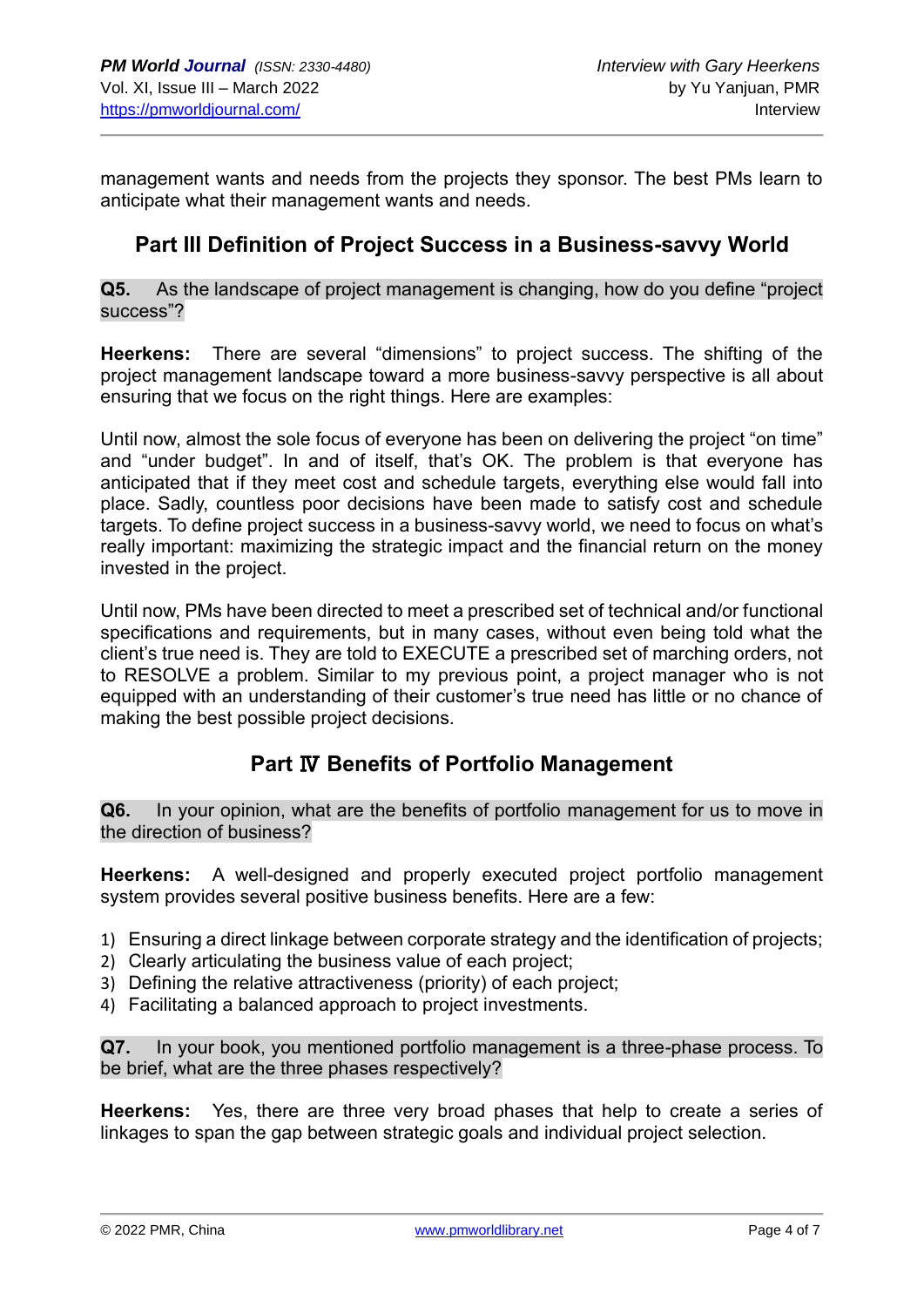Phase 1: Identify the "right" business initiatives. This phase begins with the establishment of a strategic framework, which is typically within the domain of the firm's executives. The next step is to use that strategic framework to establish a set of long-range goals. Finally, begin chipping away at those long-range goals by identifying a list of "targeted business initiatives", which are project proposals that should be stated in terms of a problem, a need, or an opportunity.

Phase 2: Categorize, evaluate, prioritize, and select "project solutions". The best solutions to address each of the targeted business initiatives collectively becomes the initial project list. This overall list should then be subdivided into the portfolio categories. Projects are placed in the appropriate portfolio category, and then the projects are prioritized within each portfolio category. The worthiest projects are approved.

Phase 3: Launch and coordinate projects. The greatest value of the portfolio management approach comes when a firm recognizes that many projects are vying for finite resources. Accordingly, this phase begins with a project launch plan that strives to do as much resource smoothing as possible. The remainder is managed in real time.

**Q8.** You've said the biggest barrier to identifying the right business initiative is knowing when to stop. Why and how? Would you please elaborate on it?

**Heerkens:** As I mentioned a bit earlier, I believe it's vital that the initial project list should be presented in terms of problems to be solved, not specific things to do. This allows for a thorough analysis of each problem statement and for the uncovering of the various ways a solution may be achieved. It also helps avoid a situation of "Solution-jumping". Solution-jumping occurs when the project listers and/or portfolio developers see a problem statement and cannot escape the urge to say; "Hey, I know how to solve that!" And so with little or no formal investigation, this becomes the project. This is what I mean by "knowing when to stop".

# **Part V PM's Early Involvement in Business Case**

**Q9.** Generally speaking, project managers are not involved in the business case analysis of a project. Some experts suggest that project managers should get involved as early as possible. What's your view?

**Heerkens:** This is one of my pet peeves! Throughout my initial career at Kodak, and my subsequent career as a project management consultant, I observed that project managers are rarely involved in the true "front end" of a project. In my view, this is among the biggest opportunities for a win-win between companies and their project management personnel.

The logic is simple: the more a project manager knows about the origins and innerworkings of their project, the better-equipped they will be to make high-quality decisions.

And the business case preparation can be a useful place in the overall project life cycle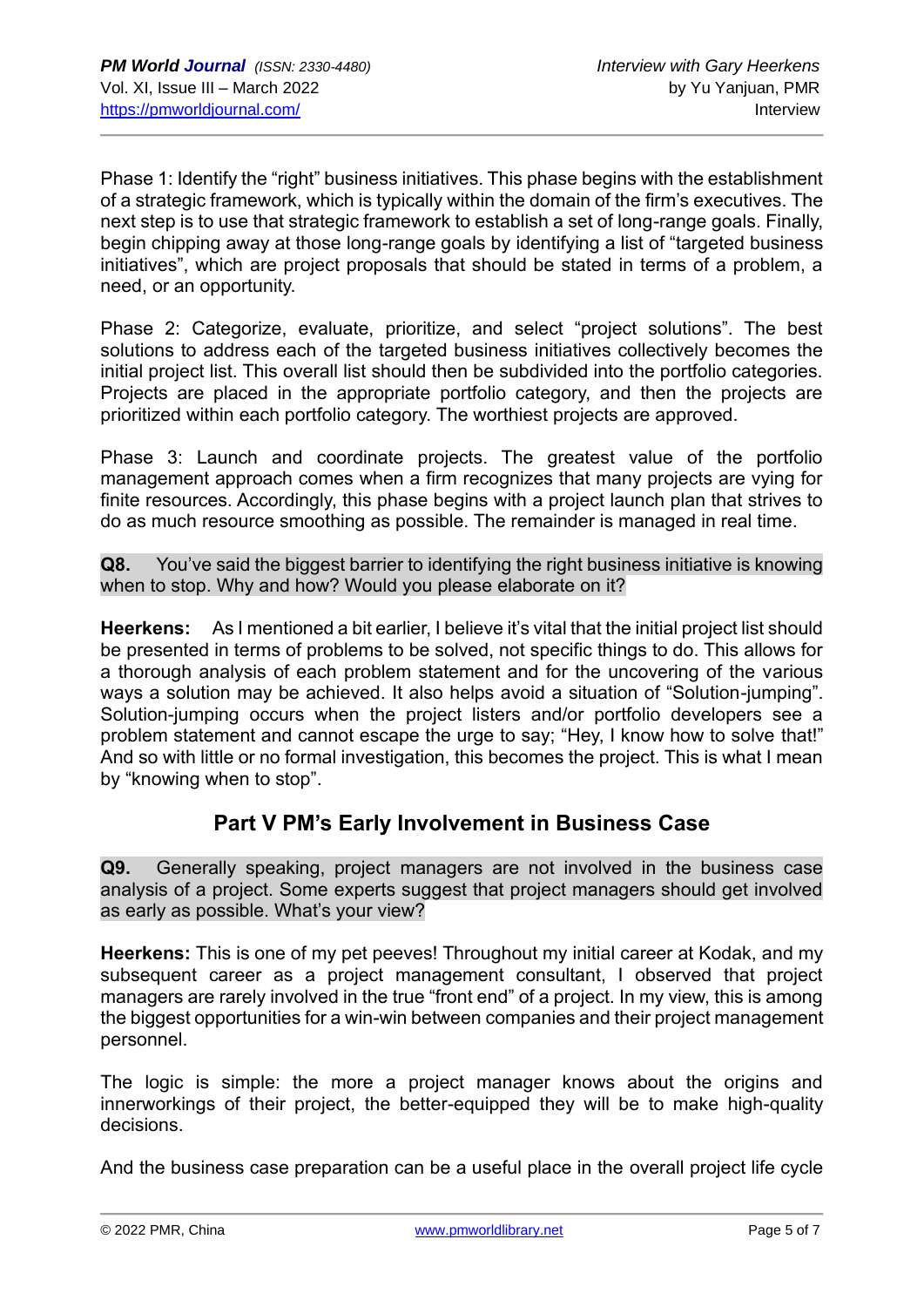to jump in. The business case, if properly prepared, can serve as a single repository for all project information. And assigning the role of preparing a project business case to the project manager enables a vast growth of knowledge and insight which will serve the project manager well throughout their projects.

**Q10.** In your eyes, what does a perfect business case look like? In other words, what are the qualities of a perfect business case?

**Heerkens:** Irrespective of what template design you use, the following qualities should be clearly visible in a well-written business case:

- **Thorough.** It incorporates all relevant information.
- **Unbiased.** Its tone should be that of an impartial fact-finding mission.
- **Quantitatively-focused.** It should include the best available concrete info, not emotional arguments or speculation
- **Logical.** Cause-and-effect relationships should be fully explained; arguments should build on one another.
- **Clear and understandable.** The business case avoids excessively complex charts and graphs, undefined acronyms, and a lack of rationales.
- **Conclusive.** The business case finishes with clearly stated, explicit and logical conclusions.
- **Compelling.** The business case should incite decision-makers to take the right action.

To read the original interview and to learn more about PMR magazine, visit <http://www.pmreview.com.cn/english/>